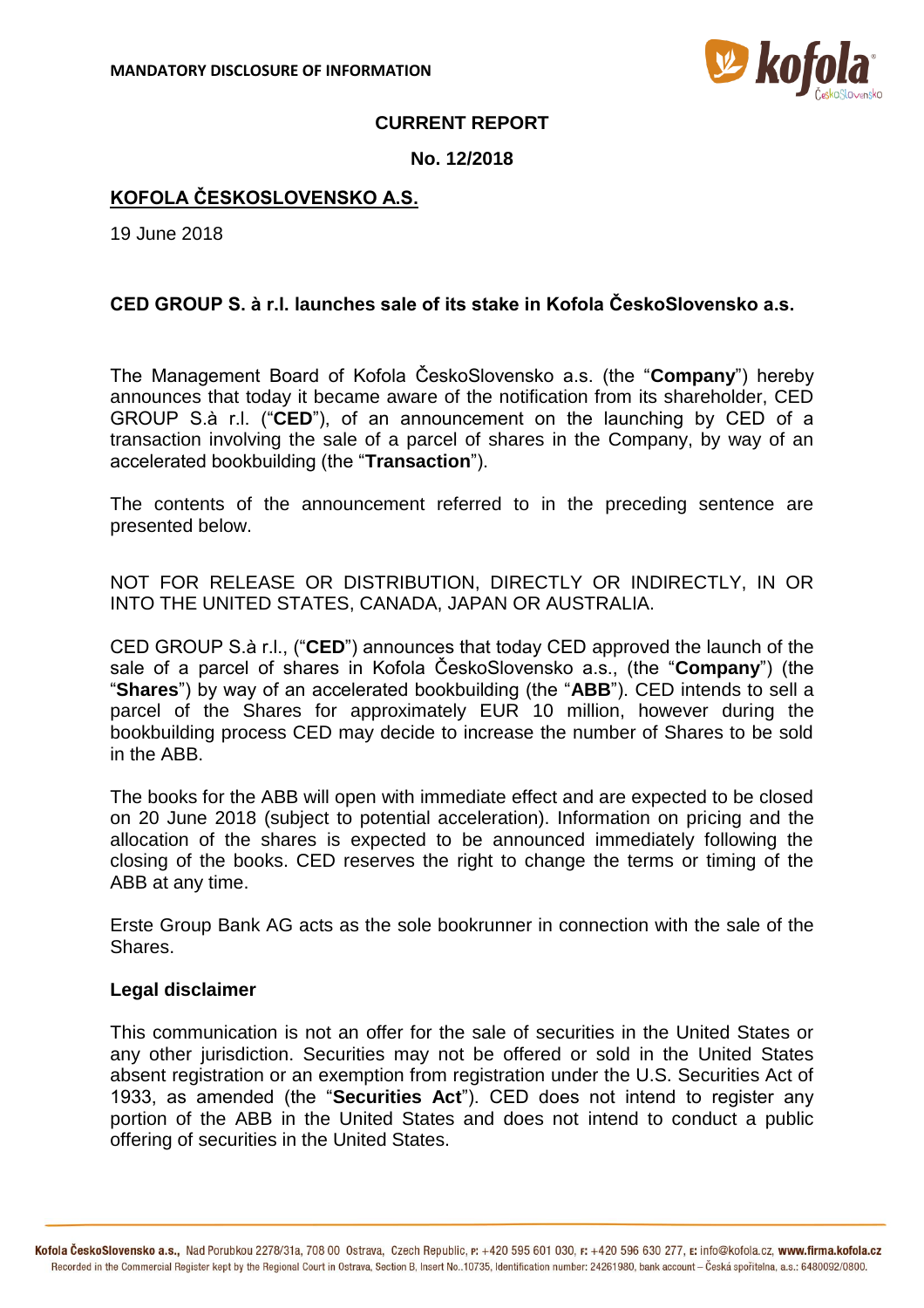

This communication in the United States is intended only for QIBs and by accepting delivery of this communication in the United States, you confirm that you are a QIB. The securities referred to herein may only be sold pursuant to Regulation S of the Securities Act and in the US, pursuant to an exemption from the Securities Act, strictly only to a limited number of QIBs (as defined in Rule 144A under the Securities Act) and in certain other countries, only to authorized professional institutional investors. The securities are "restricted securities" as defined in Rule 144A under the Securities Act and any allocation will only be made on the basis of the purchaser executing an investor representation letter.

The material set forth herein is for information purposes only and is not an offer to sell, or the solicitation of an offer to buy, any securities in any jurisdiction in which such offer, solicitation or sale would be unlawful and, in particular, is not for release, publication or distribution in or into the United States, Australia, Canada or Japan.

This communication and any subsequent offer of securities may be restricted by law in certain jurisdictions, and persons receiving this communication or any subsequent offer should inform themselves about and observe any such restrictions and must not under any circumstances forward this communication to any other person. Failure to comply with such restrictions may violate the securities laws of any such jurisdiction. The ABB is only addressed to and directed at persons in Member States of the European Economic Area who are "qualified investors" within the meaning of Article 2(1)(e) of the Prospectus Directive. In addition, in the United Kingdom, this communication is being distributed to, and is directed only at, qualified investors who: (i) are investment professionals within the meaning of Article 19(5) of the Financial Services and Markets Act 2000 (Financial Promotion) Order 2005 (the "**Financial Promotion Order**"); (ii) persons falling within any of the categories of persons described in Article 49 of the Financial Promotion Order; and (iii) any other persons to whom it may otherwise lawfully be made (all such persons together being referred to as "relevant persons").

Any investment or investment activity to which these materials relate are available only to relevant persons in the United Kingdom and qualified investors in any member state of the European Economic Area other than the United Kingdom and will only be engaged with such persons.

Any investment decision to buy shares must be made solely on the basis of publicly available information. Such information is not the responsibility of Erste Group Bank AG and has not been independently verified thereby.

Erste Group Bank AG is acting for CED and no one else in connection with the offering and will not be responsible to anyone other than CED for providing advice or the protections afforded to clients in relation to any transaction or any matters referred to in this communication.

Erste Group Bank AG and any of its respective related parties, may participate in the ABB on a proprietary basis.